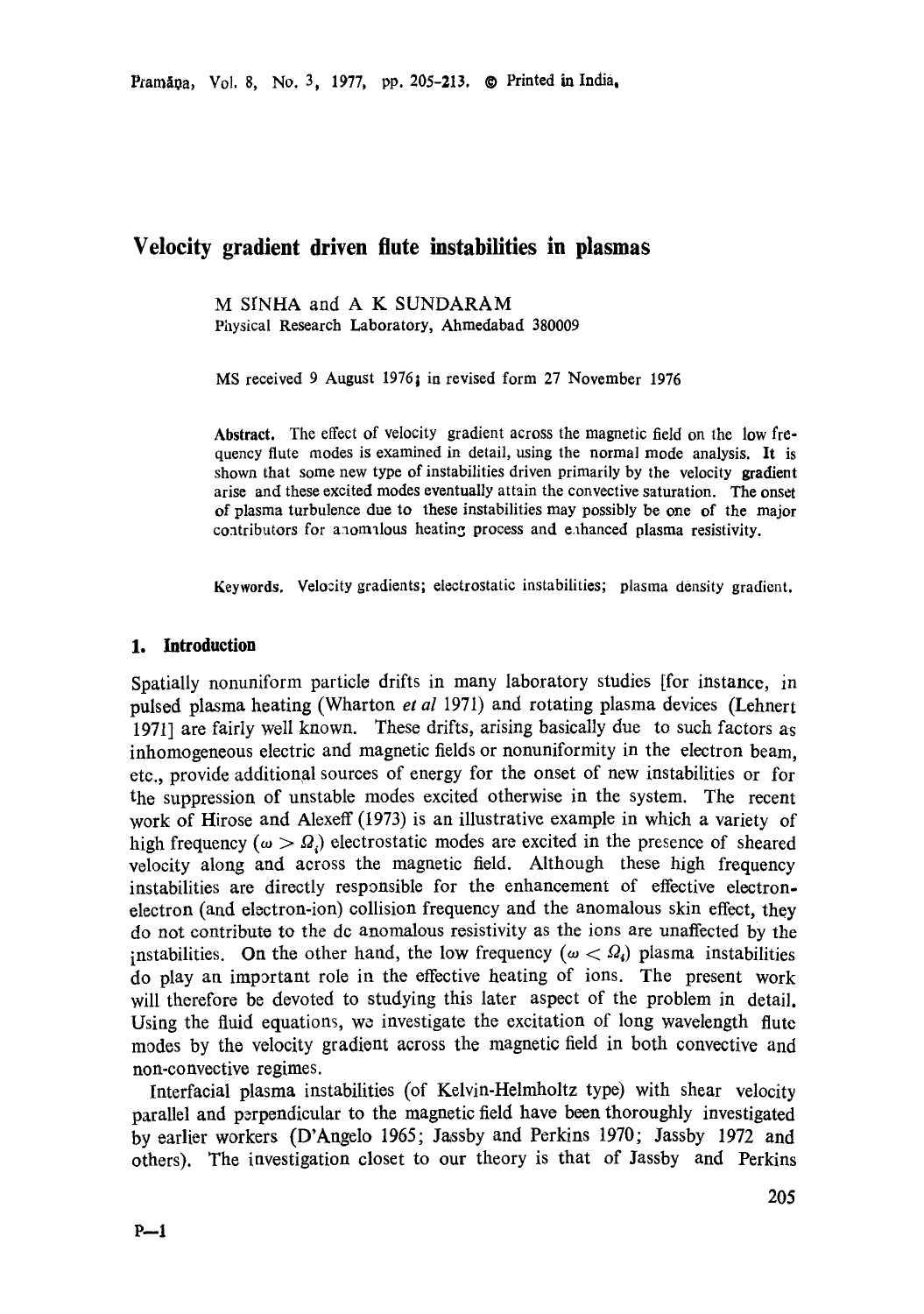(1970) who study numerically the growth of transverse Kelvin-Helmholtz mode (induced due to velocity shear) in a Q-machine plasma. At this step, it is pertinent to emphasize the important difference between Jassby's and our approach. Our work valid for a general situation involving electric and magnetic field gradients differs from that of Jassby in the basic excitation mechanism. It may be pointed out that Jassby's main physical process is the centrifugal effect which causes differential motion between electrons and ions leading to the charge separation and the consequent instability. In a slab geometry, however, the excitation mechanism manifests in terms of varying drift velocity (due to nonuniform electric field or other inhomogeneities) giving rise to spatially separated streams in the plasma, possibly responsible for driving the system unstable Further, in our work, exact analytical expressions for the growth rates and the normal mode structure for different eigen values are obtained. We find that the results derived here are governed by a dimensionless parameter,  $\beta$  (a measure of velocity gradient, defined in the text) and the growth rates for the low frequem.y modes vary directly as a function of  $\beta$ .

For the remaining part of our text, the plan is as follows. In the next section, the basic equations leading to the eigen value problem are derived. The nature of low frequency modes and their growth rates are discussed in sections (3) and (4) for local and convective legimes. Finally, the application of the results obtained in this work are briefly discussed in the last section.

## **2. Normal mode analysis**

We consider an inhomogeneous plasma embedded in a nonuniform magnetic field, *Bo,* along z-axis of a slab geometry. The plasma density and the magnetic field vary along x-direction. We assume a shear drift velocity,  $V_0(x)$  for the charged particles directed along  $y$ -axis. Since we deal with a general situation, the functional dependence and the nature of particle drift velocity will be kept arbitrary at this stage. We shall now study the stability characteristics of the above equilibrium configuration, using the fluid equations for both electrons and ions. Finite temperature effects (and the stabilizing influence of Larmor radius corrections) will be ignored throughout our analysis for mathematical simplicity. Seeking an electrostatic perturbation of the flute type  $\sim \tilde{q}(x) \exp i(ky-\omega t)$  where  $\tilde{q}$  represents a typical perturbed quantity, the particle drifts in the presence of small perturbed electric fields are given by

$$
\tilde{V}_s = \frac{ie}{m} \left( \omega_0 \frac{d\phi}{dx} - k\phi \Omega \right) / \left[ \Omega \left( \Omega + \frac{dV_0}{dx} \right) - \omega_0^2 \right] \tag{1}
$$

$$
\tilde{V}_y = \frac{e}{m} \left[ \left( \Omega + \frac{dV_0}{dx} \right) \frac{d\phi}{dx} - k\omega_0 \phi \right] / \left[ \Omega \left( \Omega + \frac{dV_0}{dx} \right) - \omega_0^2 \right] \tag{2}
$$

where  $\phi$  is the electrostatic potential,  $\Omega$ , the cyclotron frequency and  $\omega_0$  (=  $\omega - kV_0$ ) is the Doppler shifted frequency. The other symbols have their usual meanings. If  $n_0$  denotes the equilibrium guiding-centre density and  $\delta n$  its perturbed value, then conservation of guiding-centre mass demands that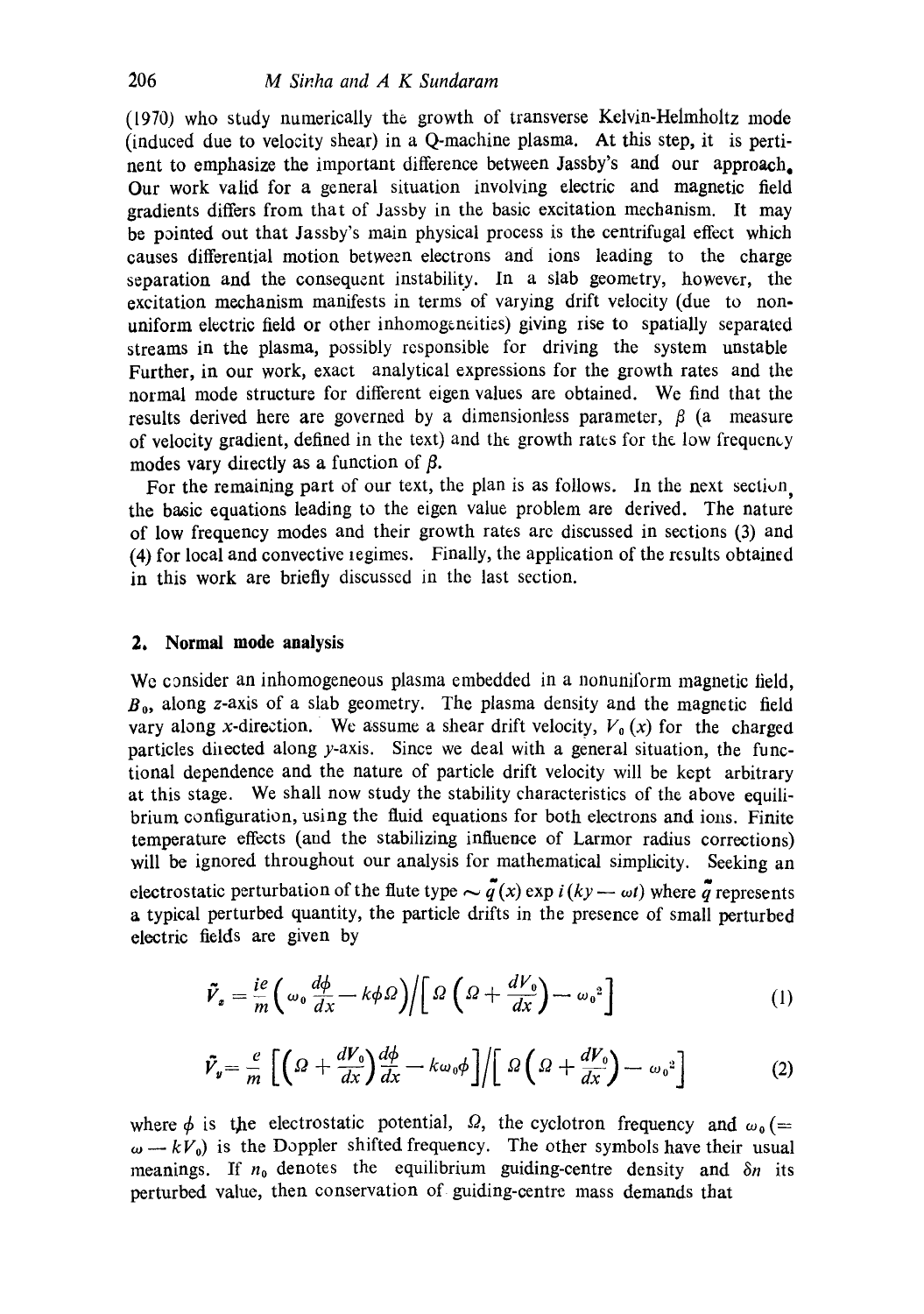$$
i\omega_0 \frac{\delta n}{n_0} = \kappa_n \ \tilde{V}_x + ik \tilde{V}_y + \frac{dV_x}{dx}
$$
 (3)

where  $K_n$  stands for  $(d/dx) \ln n_0$ . Substituting the values for  $\tilde{V}_r$  and  $\tilde{V}_v$  [eqs (1) and (2)] and using eq. (3) together with the Poisson's equation,  $\nabla^2 \phi = 4\pi e$  $(\delta n_e-\delta_{\alpha})$  we finally derive the differential equation for  $\phi$  in the form

$$
A\frac{d^2\phi}{dx^2} + B\frac{d\phi}{dx} + C\phi = 0
$$
\n(4)

where  $A$ ,  $B$  and  $C$  are functions of x and other physical parameters of the problem and are given by the expressions

$$
A = 1 + \sum \omega_p^2 \left[ \Omega \left( \Omega + \frac{dV_0}{dx} \right) - \omega_0^2 \right]
$$
(5)  
\n
$$
B = \sum \omega_p^2 \left[ \kappa_n \left\{ \Omega \left( \Omega + \frac{dV_0}{dx} \right) - \omega_0^2 \right\} - 2k\omega_0 \frac{dV_0}{dx} - \left( \Omega \frac{d^2 V_0}{dx} + 2\Omega \frac{d\Omega}{dx} + \frac{dV_0}{dx} \frac{d\Omega}{dx} \right) \right] \left[ \Omega \left( \Omega + \frac{dV_0}{dx} \right) - \omega_0^2 \right]^2
$$
(6)  
\n
$$
C = -k^2 + \sum k \omega_p^2 \left[ \kappa_n \Omega \left\{ \omega_0^2 - \Omega \left( \Omega + \frac{dV_0}{dx} \right) \right\} + (\omega_0^2 + \Omega^2) \frac{d\Omega}{dx} + \Omega^2 \frac{d^2 V_0}{dx^2} + k\omega_0 \left\{ \omega_0^2 - \Omega \left( \Omega - \frac{dV_0}{dx} \right) \right\} \right] / \omega_0 \left\{ \Omega \left( \Omega + \frac{dV_0}{dx} \right) - \omega_0^2 \right\}^2
$$
(7)

where the summation sign extends over the species and  $\omega_p$  is the plasma frequency. We note from eqs (5) to (7) that the effect of velocity shear becomes important only if  $dV_0/dx$  is comparable to cyclotron frequency. Since in actual experiments, it is difficult to realize  $dV_0/dx$  of the same order as  $\Omega_e$ , hence the discussion in the forthcoming sections will be confined to  $dV_0/dx \leq \Omega_i$ . Further, the appli. cation of guiding-centre approximation limits our consideration only to low frequency waves with long wavelengths (greater than ion larmor radius) but still shorter than the plasma dimension,  $(\kappa_n^{-1})$ . Thus in the subsequent sections, the dispersive properties of eq. (4) will be discussed in detail for local and nonloeal regimes.

### **3. Local dispersion relation**

To begin with, we shall derive the dispersion relation valid under ' local' approximation (Mikhailovskii 1973). For a typical density perturbation, we shall assume that the wavelengths,  $\lambda_{\mathbf{w}} (\sim 2\pi/k)$  is small compared to the characteristic distance over which the equilibrium quantities such as density, velocity and magnetic field vary. Further we shall assume  $\lambda_{\alpha} \gg \lambda_{\nu}$ , where  $\lambda_{\alpha}$  is the wavelength along x-axis. Such situations can be realized in magnetospheric plasma sheet regions where the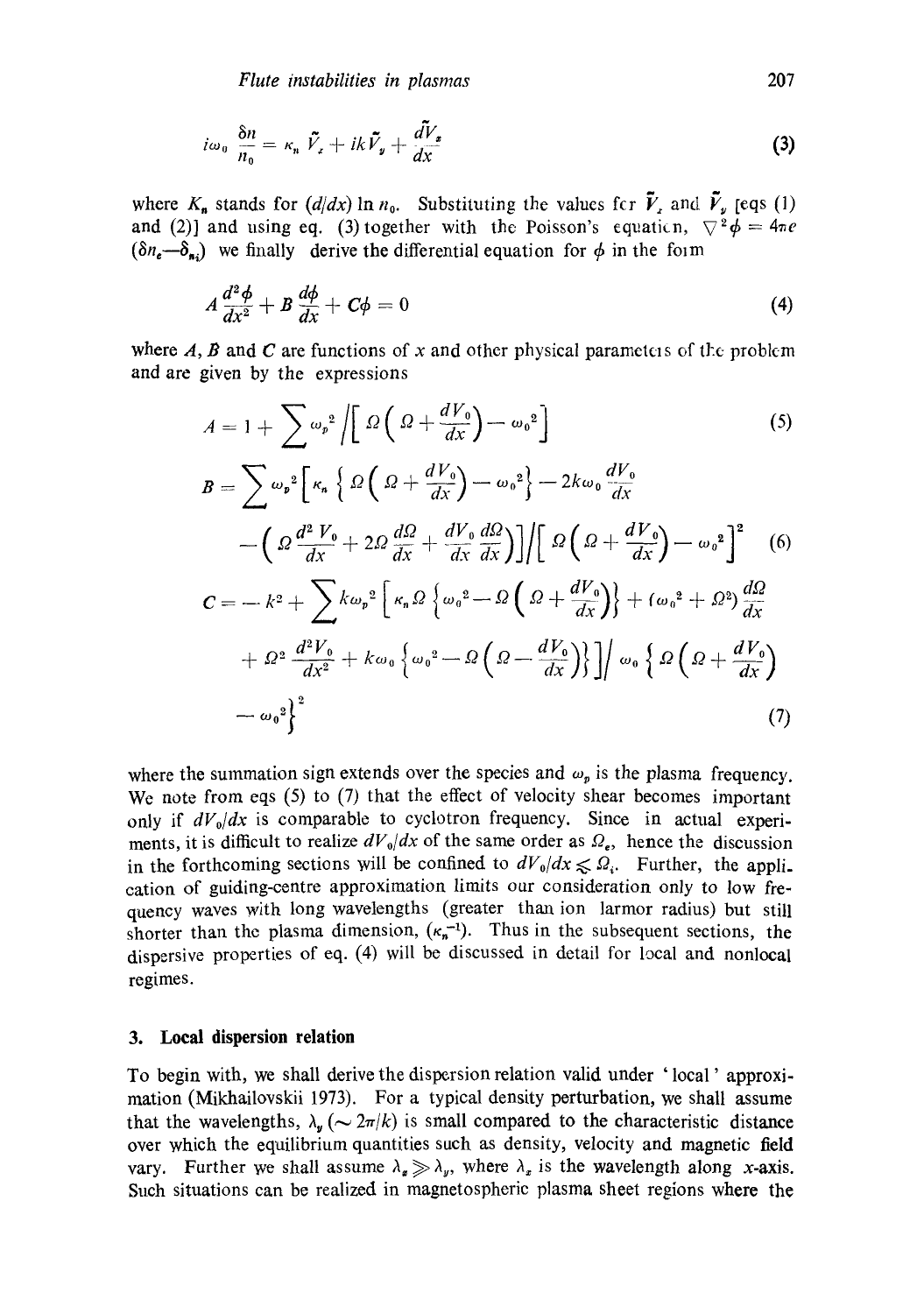wavelengths along north-south direction could be large compared to the wavelengths along the dawn-dusk direction. Thus neglecting the terms involving the derivatives of  $\phi$  and the electron velocity gradient (compared to  $\Omega<sub>e</sub>$ ) in eq. (4), we get the local dispersion relation

$$
\frac{\overline{-\kappa_n a + \kappa_B}}{a^2 \Omega_{ot}} + \frac{k \omega_{ot}^2}{\Omega_i^3 a^2} + \frac{\kappa_n - \kappa_B}{\omega_{ot}} - \frac{k}{\Omega_e} - \frac{kV_A^2}{\Omega_i c^2} = 0, \tag{8}
$$

where  $\alpha = 1 + \beta$  and  $\beta = (dV_0/dx)/\Omega_i$ . The quantities  $\kappa_B$ ,  $V_A$  ( $\leq c$ ) and c stand respectively for inverse scale length  $(d\Omega/dx)/\Omega$ , Alfven velocity and the light speed. The subscripts  $i$  and  $e$  identify the ion and electron species. In deriving the dispersion relation (8) it is assumed that  $(dV_0/dx)$  is constant (linear velocity profile) and  $\beta \leq 1$ . Equation (8) being a quartic in  $\omega$ , can be solved in general for the roots using standard numerical methods. However we shall examine a particular case when  $V_{of} = V_{oo} = V_0$ . The particle drift,  $V_0$ , in this instance can be visualized as a consequence of  $E \times B$  motion, E and B being the externally applied nonuniform fields in the system. Furthermore, assuming  $1 \gg (\omega_0/\Omega_0)^2$  $\gg (m/M, V_A^2/C^2)$  where m and M are the electron and ion masses, eq. (8) reduces to

$$
(\omega_0/\Omega_i)^3 = -\beta \left\{ \kappa_n a - (a+1) \kappa_B \right\} / k, \tag{9}
$$

which clearly admits complex roots as solutions leading to either growing or decaying perturbations. Thus we find that the low frequency instability driven by the velocity gradient (either for positive or negative slope) arises in this limit and clearly the magnetic field shear contributes to the stabilization of this instability, provided its gradient keeps an unfavourable sign with the density gradient. Also we note that the growth rate varies directly as  $\beta^{1/3}$  and inversely as  $(kL_n)^{1/3}$ , where  $kL_n \gg 1$ , being the scale length of the density gradient (=  $1/\kappa_n$ ). Lastly it must be remarked that the above instability does not arise in the limit  $\beta \ll 1$ . For this case, it may easily be verified that the second term [which originates from the expression for C in eq. (7)] in eq. (8) drops out and consequently the relation (8) becomes a quadratic in  $\omega$ . This situation will be considered next.

For the limit when  $(\omega_0/\Omega_i)^2 \ll m/M$  (or  $V_A^2/c^2$ ), eq. (8) can be revised in the form

$$
\frac{K_B - K_n a}{a^2 \omega_{oi}} + \frac{K_n - K_B}{\omega_{oi}} - \frac{k}{\Omega_i} \left( 2 - a + a^2 \frac{m}{M} + \frac{V_A^2}{c^2} a^2 \right) = 0. \tag{10}
$$

For  $V_{oi} = V_{oo}$ , we note that there exists no instability while for  $V_{oi} \neq V_{oe}$  eq. (10) can be solved to give the roots

$$
\omega = k (V_{o\bullet} + V_{o\bullet}) + \Omega_{i}(p+q) \pm \{k^{2} (V_{\bullet\bullet} - V_{o\bullet})^{2} + \Omega_{i}^{2}(p+q)^{2} + 2k\Omega_{i}(V_{oi} - V_{o\bullet})(p-q)\}^{1/2},
$$
\n(11)

where the quantities  $p$  and  $q$  are given by the expressions

$$
p = (\kappa_B - \kappa_n a) / \left[ k \left\{ 2 - a + a^2 \left( \frac{m}{M} + \frac{V_A^2}{c^2} \right) \right\} \right]
$$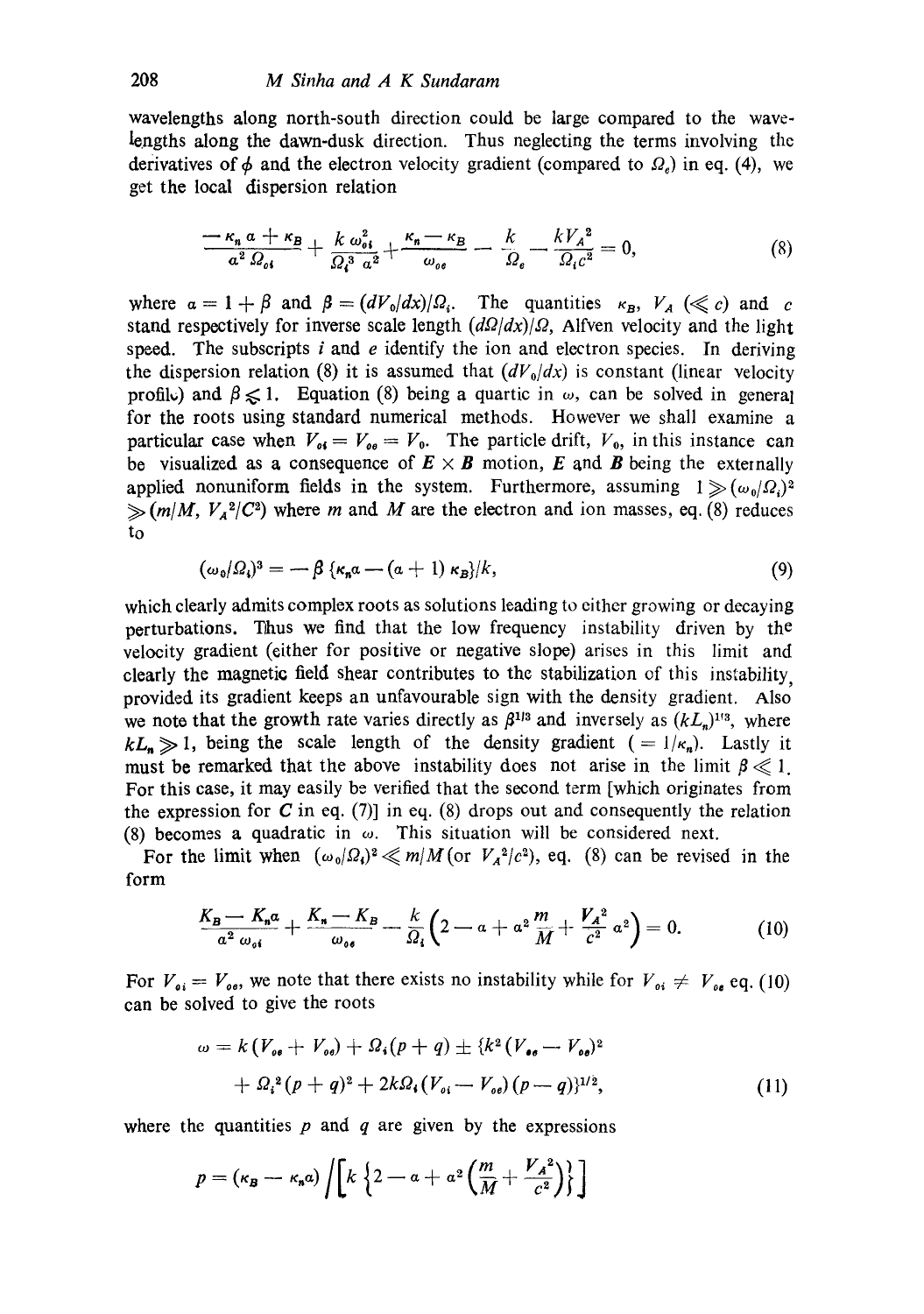$$
q = (\kappa_n - \kappa_B) a^2 \left[ k \left\{ 2 - a + a^2 \left( \frac{m}{M} + \frac{V_A^2}{c^2} \right) \right\} \right].
$$

Noting that  $|p+q| < |p-q|$  for  $\beta < 1$  and assuming that  $V_{oi} > V_{oe}$  we find there exists a low frequency instability, in the absence of magnetic field shear provided  $\kappa_n > 0$ . In the opposite limit ( $\kappa_n < 0$ ) the low frequency mode becomes stable. In the former case, the ranges of wavelengths for which the low frequency unstable modes occur are defined by

$$
p - q > k(V_{oi} - V_{oo})/\Omega_i > p + q. \tag{12}
$$

The physical mechanism responsible for this instability does not depend on the velocity gradient. The instability arises due to relative streaming between electrons and ions in an inhomogeneous plasma. As such this instability will be the analogue of Kelvin-Helmholtz instability for transverse streaming. Similarly the same conclusion will hold good for the case when  $\beta \ll 1$ .

#### **4. Nonlocal effects**

We shall now investigate the convective effects on the low frequency unstable modes discussed in the previous section.

At this juncture, it must be remarked that the results derived in eqs (9) and (11) clearly belong to two distinct classes. Particularly we note that a finite velo:ity gradient is quite essential for the existence of plasma instability defined by eq. (9). Since we have assumed a linear variation for the drift velocity,  $dV_0/dx$  is a nonzero constant and the Doppler-shifted frequency,  $\omega_0$ , should not become zero (that is,  $\omega$  is complex). However for marginally stable state, taking the limit,  $dV_0/dx \to 0$  and  $\omega_0 \to 0$ , we find that eq. (7) reduces to a finite value  $-k^2 (1 + \Sigma \omega_n^2/\Omega^2)$  which is free from any singularity that can arise due to vanishins  $\omega_0$ . Thus the solutions of differential eq. (4) are regular and well-behaved functiong at infinity. However, practical situations do arise wherein the drift velocity profiles depart considerably from the linearity. In such cases, if  $\omega$  is real,  $\omega_0$  can vanish as the velocity shear will cause to happen. Equation (7) in this case reduces to  $-k^2 (1 + \Sigma \omega_p^2/\Omega^2) + \Sigma \omega_p^2 (d^2 V_0/dx^2)/\Omega^2 \omega_0$  in the limit when  $\omega \rightarrow kV_0$  and  $dV_0/dx \rightarrow 0$  (at the points where the velocity attains stationary values). Since the second term for  $d^2 V_0/dx^2 \neq 0$  becomes singular, the wellbehaved solutions for eq. (4) can be computed using the standard methods out. lined in the works of Chandrasekhar (1961) and Drazin and Howard (1962). Since the main purpose of our analysis is aimed at highlighting the effect of finite velocity gradient, further discussion of complicated velocity profiles falls outside the scope of this text. Similarly for the unstable mode of Kelvin-Helmholtz type where the relative streaming between electrons and ions (however small it may be) becomes important, the velocity shear will cause the vanishing of either  $\omega - kV_{\omega}$  or  $\omega - kV_{\omega}$ , for real  $\omega$ . In either of these cases, bounded solutions can be obtained by a suitable transformation of independent variable in eq. (4) (Chandrasekhar 1961). Since there are well entrenched theories for Kelvin-Helmholtz instability problems, we have not attempted these aspects in our paper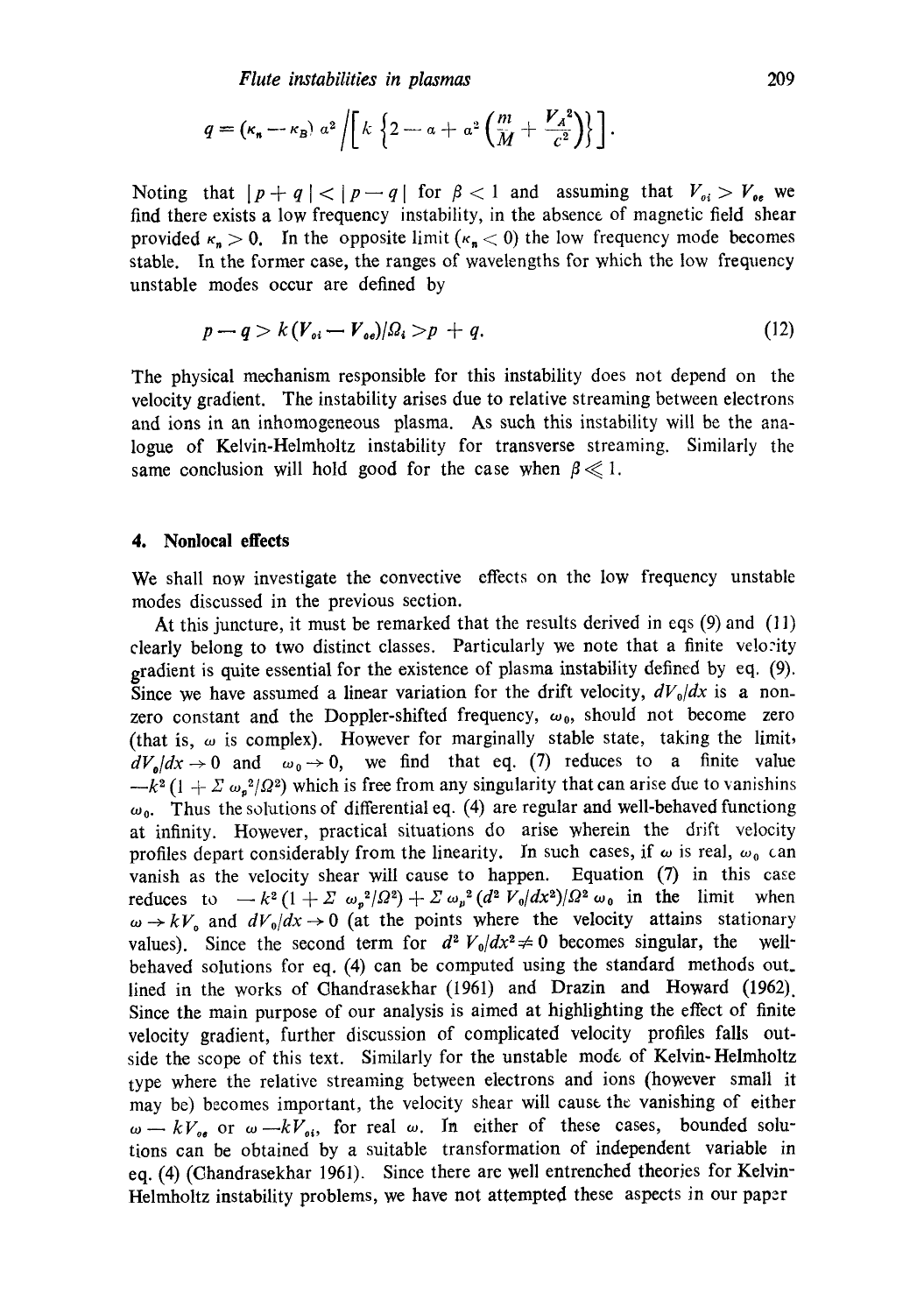In the next section the nonlocal effects of the velocity gradient driven instability will be discussed. In an inhomogeneous plasma, wave propagation develops in the direction of varying density and as a result of this property, the dispersion relation is significantly modified. Therefore, in order to account this effect properly, we must solve eq. (4) for its solution with the appropriate boundary conditions. As considered earlier, we shall treat  $dV_0/dx$  as constant and  $\beta$  to be less than unity. We shall assume that the scale length of the magnetic field inhomogeneity is much longer than  $L_n$  (the density scale length). With these approximations, the quantities,  $A$ ,  $B$  and  $C$  defined by eqs (5) to (7), simplify to

$$
A \simeq \frac{1}{a} \frac{\omega_{pi}^2}{\Omega_i^2}, \qquad B \simeq \frac{\omega_{pi}^2}{a \Omega_i^2} \left(\kappa_n - \frac{2k \omega_{ot}}{a \Omega_i^2} \frac{dV_0}{dx}\right),
$$
  

$$
C \simeq -k^2 + k \frac{\omega_{pi}^2}{\Omega_i} \left[\kappa_n \left(\frac{1}{\omega_{ve}} - \frac{1}{a \omega_{oi}}\right) + \frac{k}{\Omega_i \alpha^2} (\beta - 1 + \omega_{oi}^2/\Omega_i^2)\right].
$$
 (13)

Making a transformation,  $\phi = \psi \exp[-\int (B/2A) dx]$ , eq. (4) can be reduced to the normal form

$$
\frac{d^2\,\psi}{dx^2} + Q^2\left(x\right)\psi = 0\tag{14}
$$

where

$$
Q^2 = (C/A) - (B^2/4A^2) - \frac{d}{dx}\left(\frac{B}{2A}\right).
$$

It is clear that the solutions for  $\psi$  will depend on the nature and behaviour of function, Q. For our purposes, to illustrate the principal effect of the velocity gradient, we shall choose the density and velocity profiles in the form

$$
n_0 = \bar{n}_0 \exp(-x/L_n), \quad V_0 = V_0 (1 + x/L_v), \tag{15}
$$

where  $\bar{n}_0$  and  $\bar{V}_0$  are constant,  $L_V$  is the scale length of the velocity gradient and  $(x/L_v)$  < 1. With the above choice for the equilibrium parameters, after making suitable transformations the differential eq. (14) becomes a parabolic equation of Weber's type

$$
\frac{d^2 \psi}{dx'^2} + \left[ \left( a^2 a / k^2 \beta^2 \right) - x'^2 \right] \psi = 0, \tag{14 a}
$$

where  $\beta$  can now be redefined as  $\bar{V}_{ol}/L_{\nu} \Omega_{\rm s}$  and the other quantities such as x' and a are given by

$$
x' = \frac{k\beta}{\sqrt{a}} \left[ x - \frac{a}{(k\beta)^2} \left\{ \frac{1}{2L_n} + \frac{k}{a} \beta \frac{\bar{\omega}_{\theta i}}{\Omega_i} + \frac{a}{2L_n} \frac{\Omega_i^2}{\beta \bar{V}_{\theta i}} \right\} \right]
$$

$$
\cdot \left( \frac{\bar{V}_{\theta i}}{a\bar{\omega}_{\theta i}} - \frac{\bar{V}_{\theta \theta}}{\bar{\omega}_{\theta \theta}} \right) \right], \qquad \bar{\omega}_0 = \omega - k\bar{V}_0,
$$

$$
a^2 - \frac{k^2}{a^2} \left( \beta - 1 + \frac{\bar{\omega}_{\theta i}^2}{\Omega_i^2} \right) - \frac{k\Omega_i}{L_n} \left( \frac{1}{\bar{\omega}_{\theta \theta}} - \frac{1}{a\bar{\omega}_{\theta i}} \right) - \frac{k^2 \beta^2}{a}
$$
(16)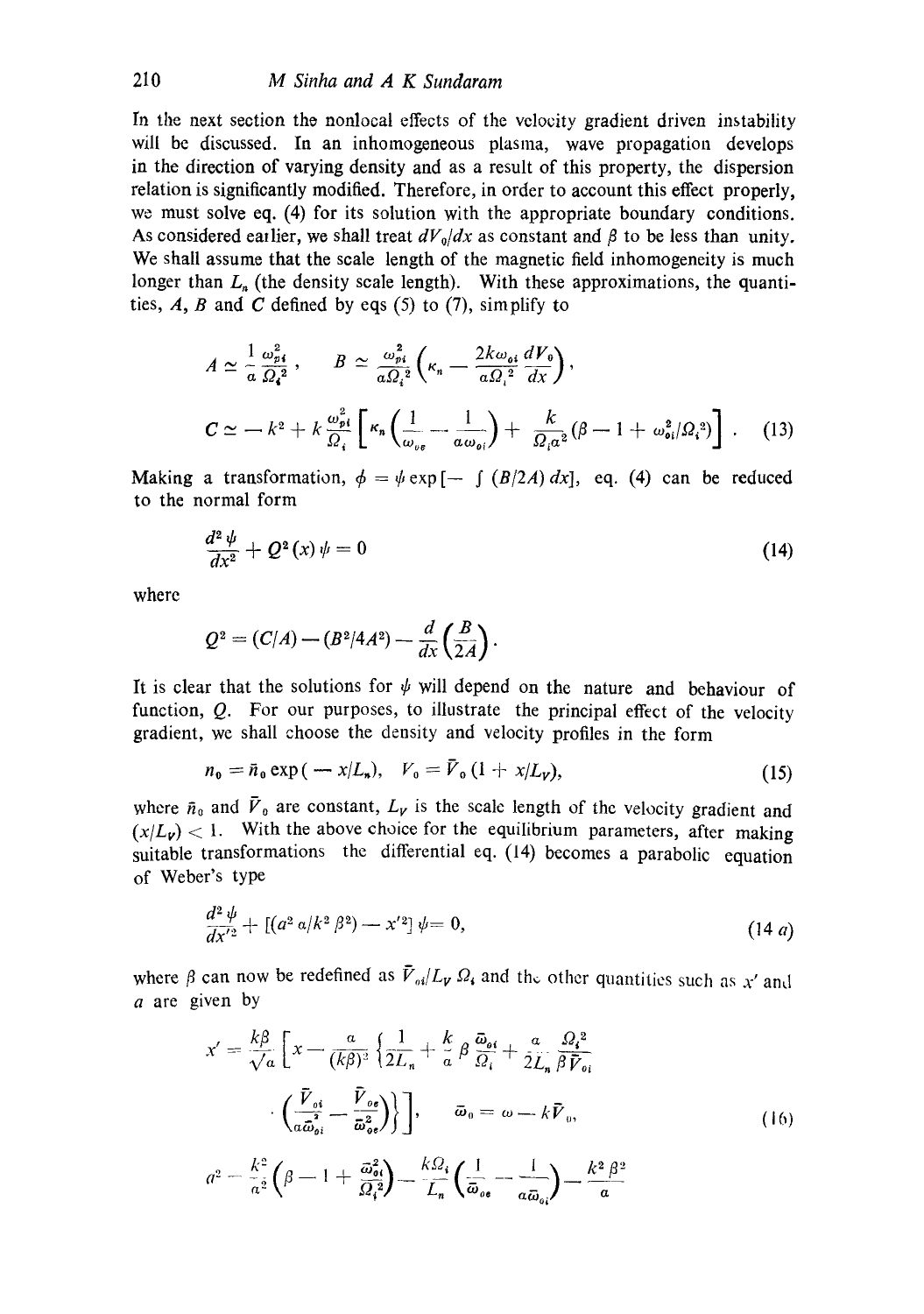$$
+ \frac{a^2}{4 L_n^2 \beta^2} \frac{\Omega_i^4}{\bar{V}_{oi}^2} \left( \frac{\bar{V}_{oi}}{a \bar{\omega}_{oi}^2} - \frac{\bar{V}_{oi}}{\bar{\omega}_{oi}^2} \right)^2 + \frac{a}{L_n} \frac{\Omega_i^2}{\beta \bar{V}_{oi}} \cdot \left( \frac{\bar{V}_{oi}}{a \bar{\omega}_{oi}^2} - \frac{\bar{V}_{oi}}{\bar{\omega}_{oi}^2} \right) \left( \frac{1}{2L_n} + \frac{k}{a} \beta \bar{\omega}_{oi}/\Omega_i \right) .
$$
\n(17)

From eq. (14 a), the solution for the potential  $\phi$  can be in terms of the Weber function,  $D_n(x)$  where *n* is any eigen value. The condition that eq. (14 a) represents the Weber's equation identically demands that

$$
a^2 = \frac{2n+1}{a} k^2 \beta^2.
$$
 (18)

It may be remarked that the relation (18) can also be derived directly from eqration  $(14 a)$  by using the quantization condition in WBK method. Hence eq. (18) defines the dispersion relation which takes into account the convective effects arising due to the changing density. We find that eq. (18) is a polynomial in  $\omega$ with real coefficients and in general, the roots (real or complex) can be evaluated numerically using the standard methods. Such a procedure helps possibly in delineating the stable and unstable regions for different values of  $\beta$  and  $kL_n$ . However this procedure will not be adopted here. Instead, we shall discuss some special cases in which the dispersion relation (18) yields simple analytical solutions revealing the essential characteristic role of the velocity gradient. In the first instance, we shall examine the case when  $\bar{V}_{oi} = \bar{V}_{oi} = \bar{V}_{0}$ . With this condition, eq. (18) becomes a sixth degree polynomial in  $\delta$ , namely,

$$
\delta^{6} - 2a\beta\delta^{3}/kL_{n} - a^{2}\delta^{2}/2k^{2}L_{n}^{2} + a^{2}/4k^{2}L_{n}^{2}
$$
  
= 2(n+1)  $\alpha\beta^{2}\delta^{4}$ , (18 a)

where  $\delta = \bar{\omega}_0/\Omega_i$ . Making use of the fact that  $\delta \ll 1$ ,  $\beta \le 1$  and  $kL_n \gg 1$ , this equation can be reduced to a quartic approximately by droppingthe terms involving  $\delta^6$  and  $\delta^2$  (being small compared to the terms retained) in eq.(18 a). Further, writing  $\delta = \delta_R + i\delta_I$ . where  $\delta_R$  and  $\delta_I$ , are the real and imaginary parts of  $\delta$  and separately equating to zero the real and imaginary contributions of eq. (18 a) we get the coupled equation for  $\delta_R$  and  $\delta_I$  in the form

$$
\delta_R (\delta_R^2 - 3\delta_l^2) \left[ \delta_R + \frac{1}{(n+1)\beta k L_n} \right] - \delta_l^2 (3\delta_R^2 - \delta_l^2) - \alpha / [8(n+1)(\beta k L_n)^2] = 0,
$$
\n(19)

$$
\delta_{l}\left[4\delta_{R}\left(\delta_{R}^{2}-\delta_{l}^{2}\right)+\frac{1}{\left(n+1\right)\beta kL_{n}}\left(3\delta_{R}^{2}-\delta_{l}^{2}\right)\right]=0.\tag{20}
$$

For  $\delta_I \neq 0$  and  $\delta_I \geq \delta_R$ , eqs (19) and (20) can be solved exactly for  $\delta_R$  and  $\delta_I$  which can be expressed as

$$
\delta_R = -1/[4(n+1) \beta k L_n],
$$
  
\n
$$
\delta_l = \pm \frac{3}{4\sqrt{2}} \left[ -1 + \left\{ 1 + \frac{128}{81} \alpha (n+1)^3 \beta^2 k^2 L_n^2 \right\}^{1/2} \right]^{\frac{1}{2}}
$$
  
\n
$$
\cdot [(n+1) \beta k L_n]^{-1},
$$
\n(21)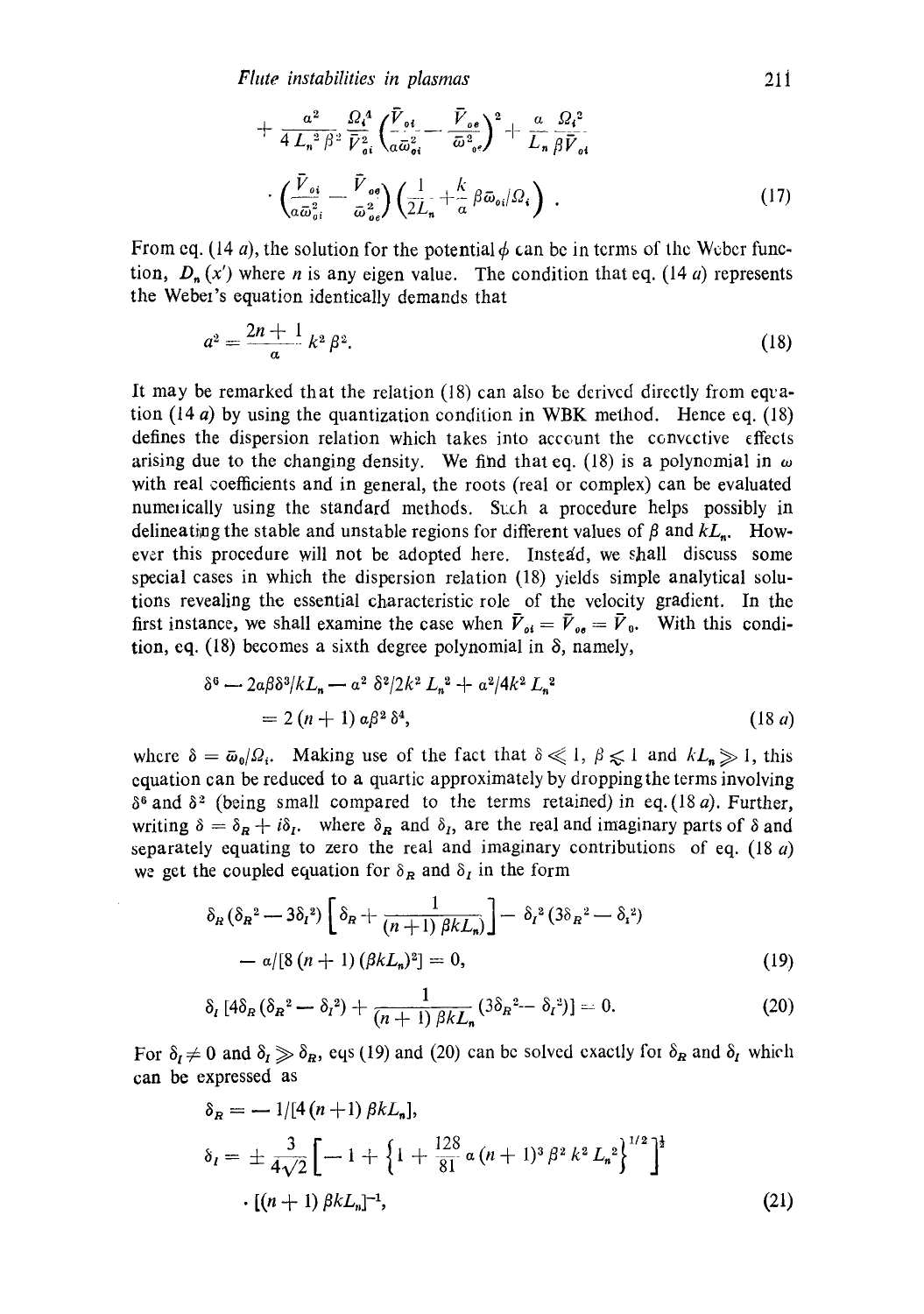where the positive sign before the radical within the square parenthesis is chosen so that  $\delta_t$  remains a real quantity. In eq. (21), the growth rate expression can be further approximated to give  $\delta_I \sim (n+1)^{-1/4} (\beta k L_n)^{-1/2}$  ( $\delta_I < 1$  for  $\beta k L_n \gg 1$ ). It may be mentioned here that the excitation of low frequency mode with the same growth rate could occur even for smaller  $\beta$  (unlike the nonconvective results) provided  $\beta kL_n > 1$  and n is large (such that  $\delta_i < 1$  is satisfied consistently). Hence for the convective case we find that there exists a growing mode driven purely by the velocity gradient. In contrast to the results derived in the earlier section, we observe that the growth rate for the nonlocal case varies inversely as  $(\beta k L_n)^{1/2}$ . Thus it enables us to conclude that the convective saturation of the low frequency modes occurs with a lesser growth rate than its counterpart in the nonconvective case.

Finally we shall examine the situation in which the ions drift with a velocity  $\tilde{V}_{\alpha i}$ , the electrons being stationary  $(\tilde{V}_{\alpha e} = 0)$ . Dropping the bar over the quantities the dispersion relation (18), for small  $\beta$ , takes the form

$$
\frac{1}{(2kL_n\beta)^2} \left(\frac{\Omega_i}{\omega_{oi}}\right)^4 + \frac{1}{kL_n} \left(\frac{\Omega_i}{\omega_{oi}}\right) + \frac{\Omega_i}{kL_n} \frac{kV_0}{\omega_o \omega_{oi}} = \beta_1,\tag{22}
$$

where  $\beta_1 = 1 + 2(n + 1)\beta^2$ . Instead of discussing the general solution of eq. (22), we shall deal with the particular case when  $\omega$  is close to  $kV_0$ . Therefore, writing  $\omega = k V_0 + \Delta$ , where  $|\Delta| \ll k V_0$ , eq. (22) transforms into a quartic in  $\triangle$  given by

$$
\left(\frac{\triangle}{\Omega_i}\right)^3 \left(\frac{\triangle}{\Omega_i} - \frac{2}{\beta_1 k L_n}\right) - \frac{1}{4\beta_1 (k L_n \beta)^2} = 0. \tag{23}
$$

Following the same procedure as outlined before, the real and imaginary parts of  $\Delta$  (=  $\Delta_R$  +  $i\Delta_l$ , where  $\Delta_R \ll \Delta_l$ ) can be written in the form

$$
\Delta_R = \Omega_i/2\beta_1 k L_n
$$
  
\n
$$
\Delta_I = \pm \frac{3\Omega_i}{k L_n} \Big[ -1 + \Big\{ 1 + \frac{16}{81} \beta_1^3 k^2 L_n^2/\beta^2 \Big\}^{1/2} \Big\}^{1/2} \Big/ 2\sqrt{2} \beta_1.
$$
 (24)

The expression for  $\triangle$ , can be simplified further to yield a value proportional to  $1/(\beta kL_n)^{1/2}$  and this result is similar to the one discussed previously. It follows therefore that in either of the cases described here, the low frequency instabilities with growth rates given by eqs (21) or (24) can arise due to the nonlocal effects and small velocity gradient ( $\beta$  < 1).

#### **5. Results and application**

We have investigated in general the effect of velocity shear on the low frequency waves in a two-component plasma. We find that some new unstable modes driven primarily by the velocity gradient occur near  $\omega_R = kV_0$  for both convec. tive and nonconvective regimes. The growth rates of these modes are larger in the